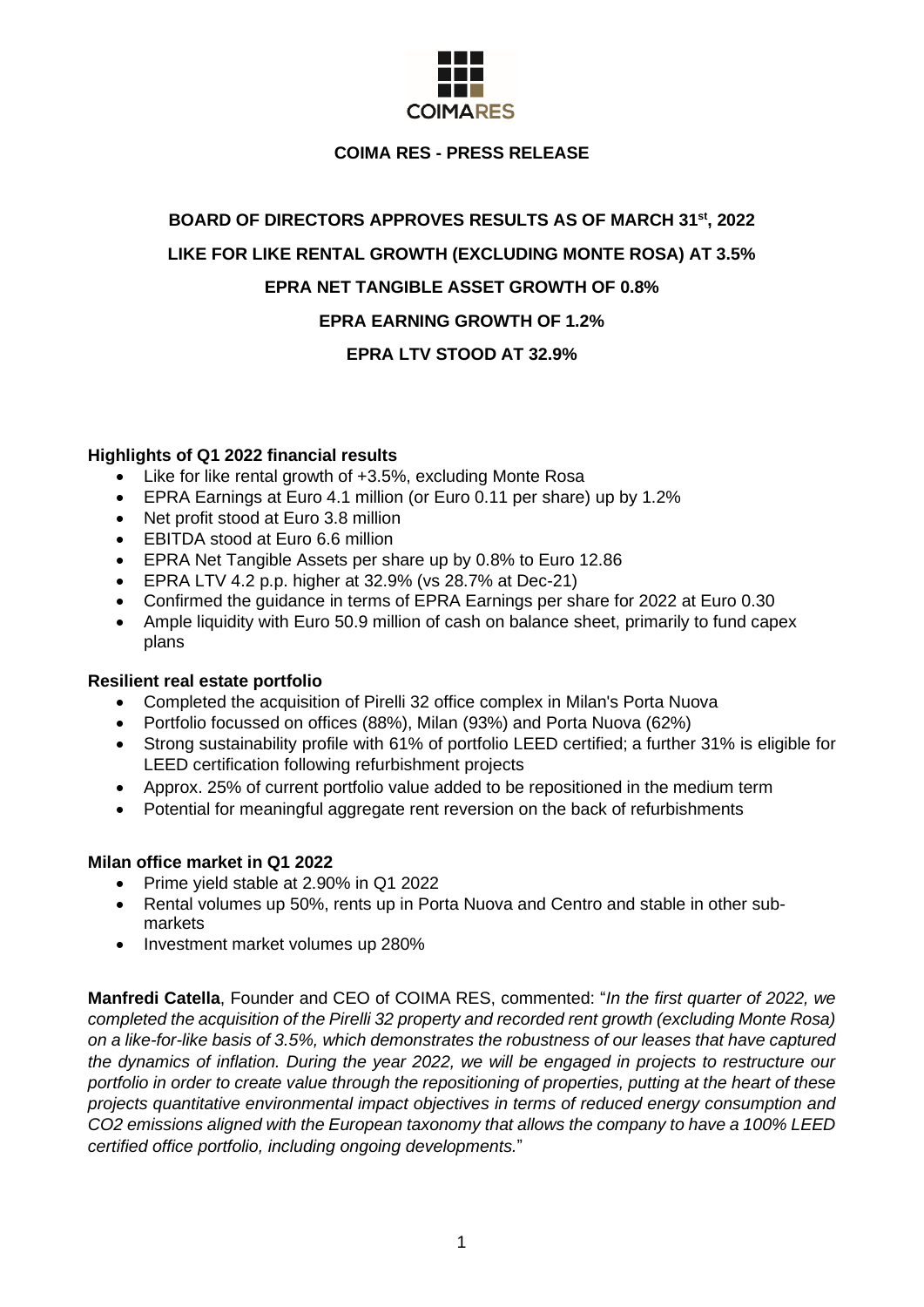

*Milan, May 12th, 2022* – The Board of Directors of COIMA RES approved the consolidated financial statements as at March 31<sup>st</sup>, 2022, at a meeting held under the chairmanship of Massimo Capuano.

# **Financial Highlights, as of March 31 st , 2022**

| <b>Balance Sheet (Euro million)</b>           | Mar-22 | <b>Dec-21</b> | Delta (%) | <b>Delta</b> |
|-----------------------------------------------|--------|---------------|-----------|--------------|
| <b>Real Estate Properties</b>                 | 747.7  | 687.1         | 8.8%      | 60.6         |
| <b>EPRA Net Reinstatement Value</b>           | 486.6  | 481.2         | 1.1%      | 5.3          |
| <b>EPRA Net Tangible Assets</b>               | 464.4  | 460.5         | 0.8%      | 3.9          |
| <b>EPRA Net Disposal Value</b>                | 456.9  | 456.1         | 0.2%      | 0.8          |
| Net Asset Value (IAS / IFRS)                  | 463.2  | 458.7         | 1.0%      | 4.5          |
| EPRA Net Reinstatement Value per share (Euro) | 13.48  | 13.33         | 1.1%      | 0.15         |
| EPRA Net Tangible Assets per share (Euro)     | 12.86  | 12.75         | 0.8%      | 0.11         |
| EPRA Net Disposal Value per share (Euro)      | 12.66  | 12.63         | 0.2%      | 0.03         |
| Net Asset Value (IAS / IFRS) per share (Euro) | 12.83  | 12.70         | 1.0%      | 0.13         |
| <b>EPRALTV</b>                                | 32.9%  | 28.7%         | n.m.      | 4.2 pp       |

| Income Statement (Euro million)                       | Q1 2022 | Q1 2021       | Delta (%)  | <b>Delta</b> |
|-------------------------------------------------------|---------|---------------|------------|--------------|
| <b>Gross Rents</b>                                    | 9.8     | 10.7          | (8.6)%     | (0.9)        |
| Net Operating Income (NOI)                            | 8.9     | 9.7           | (8.0)%     | (0.8)        |
| NOI margin                                            | 90.4%   | 89.8%         | n.m.       | 60 bps       |
| <b>EBITDA</b>                                         | 6.6     | 7.3           | $(10.3)\%$ | (0.7)        |
| Net profit                                            | 3.8     | 4.0           | (4.4)%     | (0.2)        |
| Net operating profit (EPRA Earnings)                  | 4.1     | 4.1           | 1.2%       | 0.0          |
| <b>Recurring FFO</b>                                  | 4.6     | 5.6           | $(17.1)\%$ | (1.0)        |
| Net operating profit (EPRA Earnings) per share (Euro) | 0.11    | 0.11          | 1.2%       | 0.0          |
| Recurring FFO per share (Euro)                        | 0.13    | 0.15          | $(17.1)\%$ | (0.02)       |
| EPRA Cost Ratio (including direct vacancy costs)      | 29.3%   | 33.7%         | n.m.       | $(4.4)$ pp   |
| EPRA Cost Ratio (excluding direct vacancy costs)      | 28.1%   | 31.7%         | n.m.       | $(3.6)$ pp   |
|                                                       |         |               |            |              |
| <b>Other Data</b>                                     | Mar-22  | <b>Dec-21</b> | Delta (%)  | <b>Delta</b> |
| <b>EPRA Net Initial Yield</b>                         | 4.5%    | 4.5%          | n.m.       | n.m.         |
| EPRA Topped-up Net Initial Yield                      | 5.1%    | 5.2%          | n.m.       | $(10)$ bps   |
| <b>EPRA Vacancy Rate</b>                              | 12.8%   | 13.2%         | n.m.       | $(40)$ bps   |
| WALT (years)                                          | 3.6     | 4.0           | n.m.       | (0.4)        |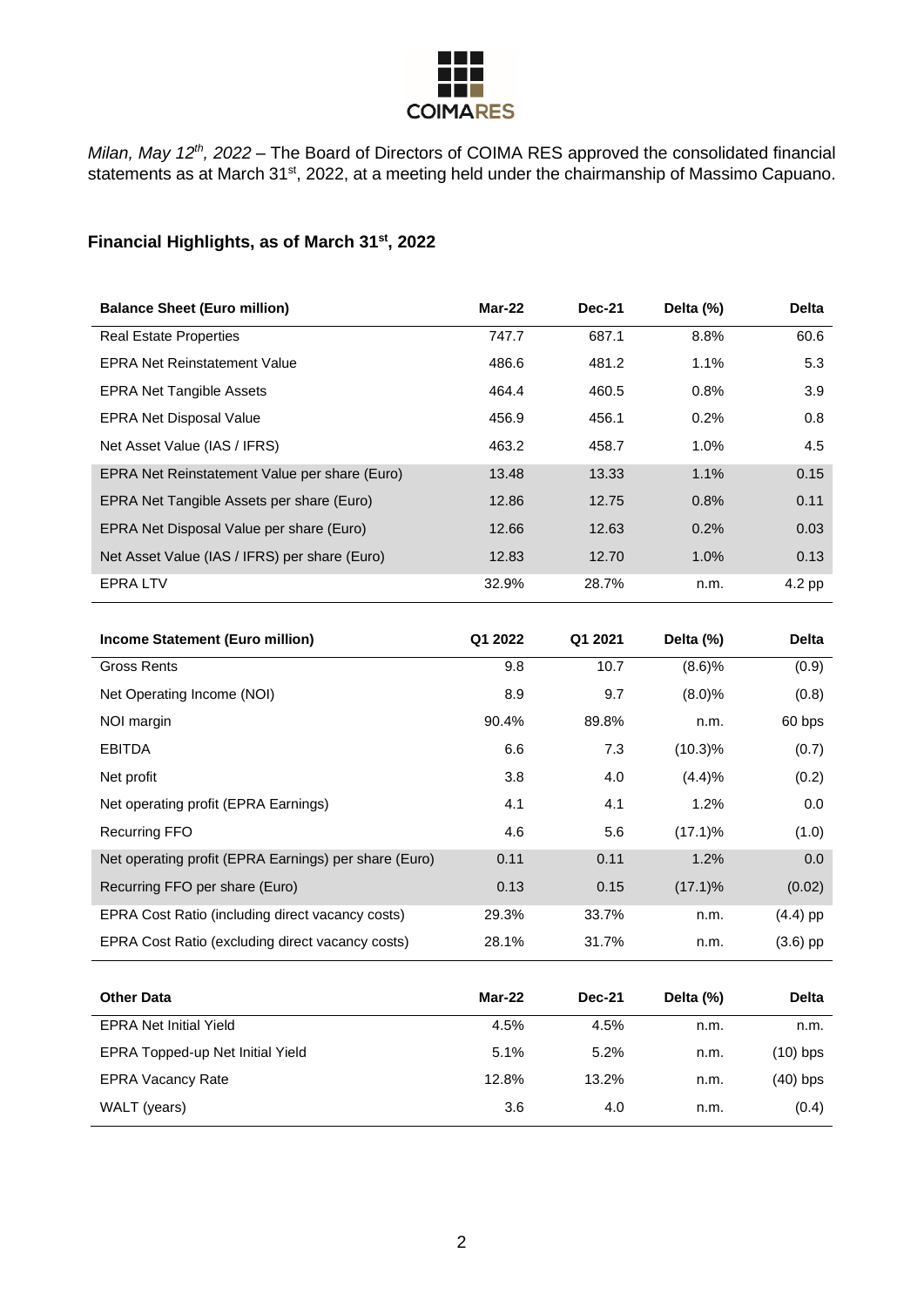

# **Highlights of Q1 2022 financial results**

The Q1 2022 results mainly reflect the substantial stability of the portfolio, supplemented at the end of the quarter by the completion of the acquisition of the Pirelli 32 office complex in Milano Porta Nuova. The aforementioned building will be one of the COIMA RES properties for which a renovation project will be launched, resulting in a substantial improvement in the quality of the building and a potential increase in rents downstream of the renovation project itself.

Rents decreased by a total of 8.6% in Q1 2022 to Euro 9.8 million. The decrease was mainly due to PwC's release of the Monte Rosa property and the sale of the Sarca property in Q3 2021. On a likefor-like basis, rents (excluding Monte Rosa) increased by 3.5%.

Net Operating Income (NOI) decreased by 0.8 million while NOI margin increased by 60 bps due to lower operating costs in the Monte Rosa building. G&A costs were essentially in line with the same period of the previous year and amounted to Euro 2.2 million. EBITDA amounted to Euro 6.6 million, mainly due to lower rents. Financial expenses increased to Euro 2.1 million due to an increase in average debt compared to the same period of the previous year.

EPRA Earnings increased by 1.2% to Euro 4.1 million, while recurring FFO decreased by 17.1% to Euro 4.6 million, mainly due to lower NOI. Net profit decreased marginally to Euro 3.8 million.

As a result of the acquisition of the Pirelli 32 property and capex for the period, totalling Euro 49.6 million (on a pro-rata basis) and changes in the scope of consolidation of Euro 2.2 million, the real estate portfolio on a pro-rata basis increased to Euro 689.2 million in the first quarter of 2022, or 7.4% compared to the value reported as of 31 December 2021.

EPRA Net Tangible Assets as of 31 March 2022 amounted to Euro 464.4 million (i.e. Euro 12.86 per share), an increase of 0.8% compared to 31 December 2021. The increase, on a pro-rata basis, is mainly related to the EPRA Earnings of Euro 4.1 million. The EPRA Loan to Value at 31 March 2022 stood at 32.9%, which is 420 bps higher than at 31 December 2021. COIMA RES's cash position as of 31 March 2022 was Euro 50.9 million (on a consolidated basis).

Based on the current portfolio scope, COIMA RES estimates to achieve a level of EPRA Earnings of Euro 0.30 per share in 2022. The estimate reflects the release by PwC of approximately half of the Monte Rosa property during the first quarter of 2021,the release of the spaces in Tocqueville by Sisal at the beginning of the second quarter of 2022, the release of the spaces in Deruta by BNL during the second quarter of 2022 and other prudential considerations. EPRA Earnings guidance will be updated during the course of 2022 to reflect the evolution of COIMA RES' business during the year.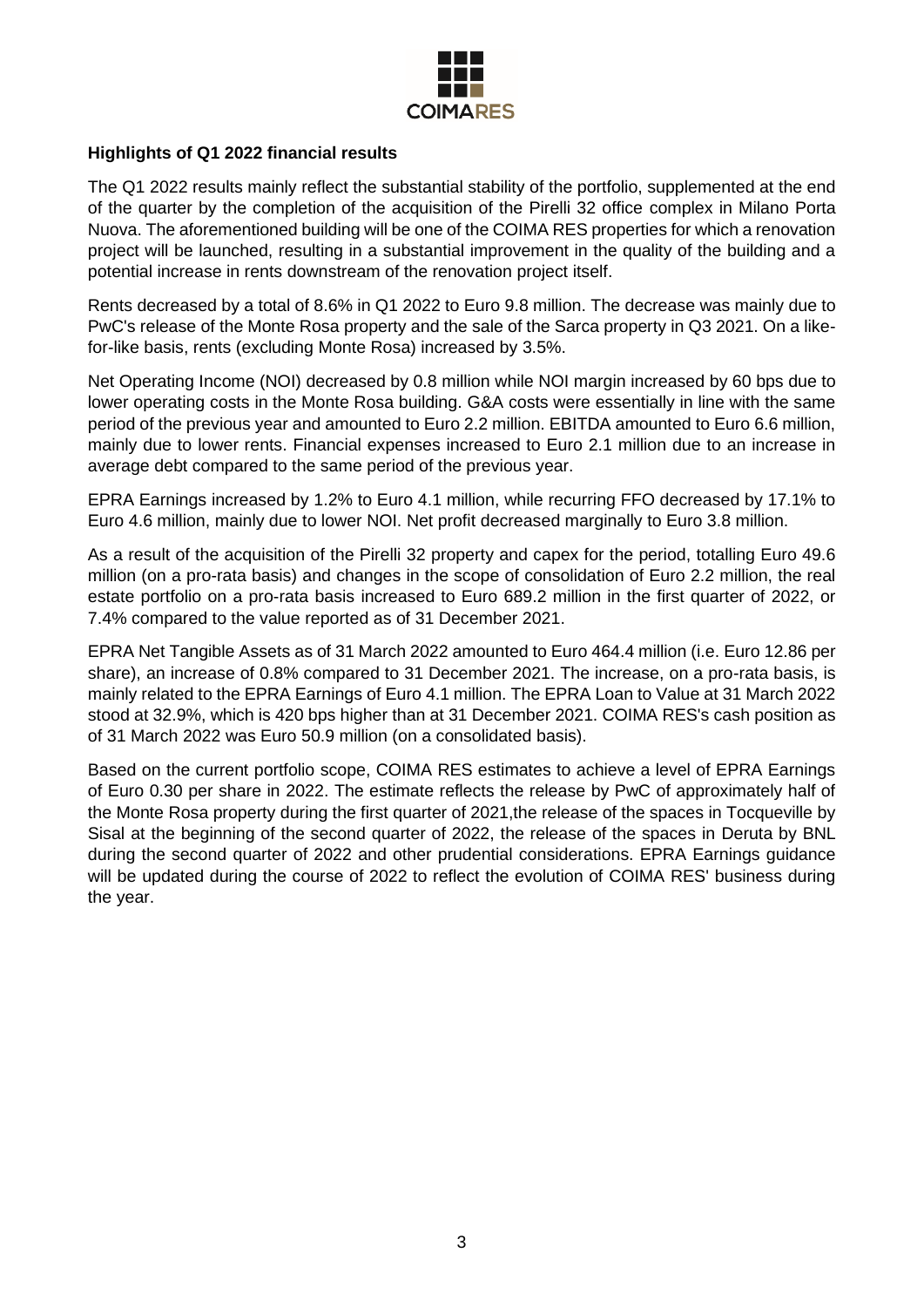

# **Dividend for 2021 of Euro 0.30 per share**

The Board of Directors of COIMA RES resolved to propose to shareholders a dividend for the fiscal year 2021 of Euro 0.30 per share (amounting to Euro 10,831,967.40), in line with the dividend distributed in the last three years. An interim dividend of Euro 0.10 per share has already been paid on November 17<sup>th</sup>, 2021. The final dividend of Euro 0.20 per share will be distributed with an exdividend date on April 25<sup>th</sup>, 2022, record date on April 26<sup>th</sup>, 2022, and payment date on April 27<sup>th</sup>, 2022.

# **Financing**

**COIMA RES**: In January 2022, a new loan agreement was executed with Crédit Agricole Corporate and Investment Bank (Agent), BNP Paribas, ING Bank and UniCredit for a total of Euro 165.0 million for the refinancing of the real estate portfolio (for an amount of Euro 120.0 million) and the granting of a new line, for an amount of Euro 45.0 million, to support the capex plans for the Monterosa, Tocqueville and Deruta properties. The new loan is secured by the 100% directly and indirectly owned real estate and has a maturity of five years, with an "all in" cost of approx. 2.6%.

The loan was structured, with the support of ING Bank as green advisor, considering the alignment with the European taxonomy of environmentally sustainable economic activities on the basis of what was approved by the European Commission on April 21<sup>st</sup>, 2021, formally adopted on June 4<sup>th</sup>, 2021.

## **Real estate portfolio**

As of March 31<sup>st</sup>, 2022, the COIMA RES portfolio consists of nine real estate properties mainly for office use located in Milan and 58 bank branches located in the North and Centre of Italy. The portfolio is valued at Euro 689.2 million (on a pro-quota basis), 93% of which is in Milan, 62% in Milan Porta Nuova and 88% is for office use. COIMA RES' portfolio has a high sustainability profile as approximately 61% of the portfolio is LEED certified; a further 31% is eligible for LEED certification following refurbishment projects. COIMA RES' portfolio of tenants is mostly comprised of mid to large sized multinational corporations: the list of the ten largest tenants (representing 89% of the stabilised rent roll on a pro-quota basis) includes Vodafone, Sisal Group, Deutsche Bank, BNP Paribas, Microsoft, IBM, Accenture, Techint, NH Hotel and Unicredit. In line with its business model and strategy, COIMA RES is considering further disposals of mature, non-core and non-strategic assets as well as the refurbishment and repositioning of selected assets within its portfolio in order to align them to the evolution of tenants' demand and to generate rental growth.

## **Acquisitions**

On March 30<sup>th</sup>, 2022, the acquisition of the office complex in Milan Porta Nuova at Via Giovanni Battista Pirelli, 32 ("**Pirelli 32**") was finalised.

The acquisition was financed with resources from the sale of the Sarca building, finalised in August 2021 at a premium of 36% over the acquisition price.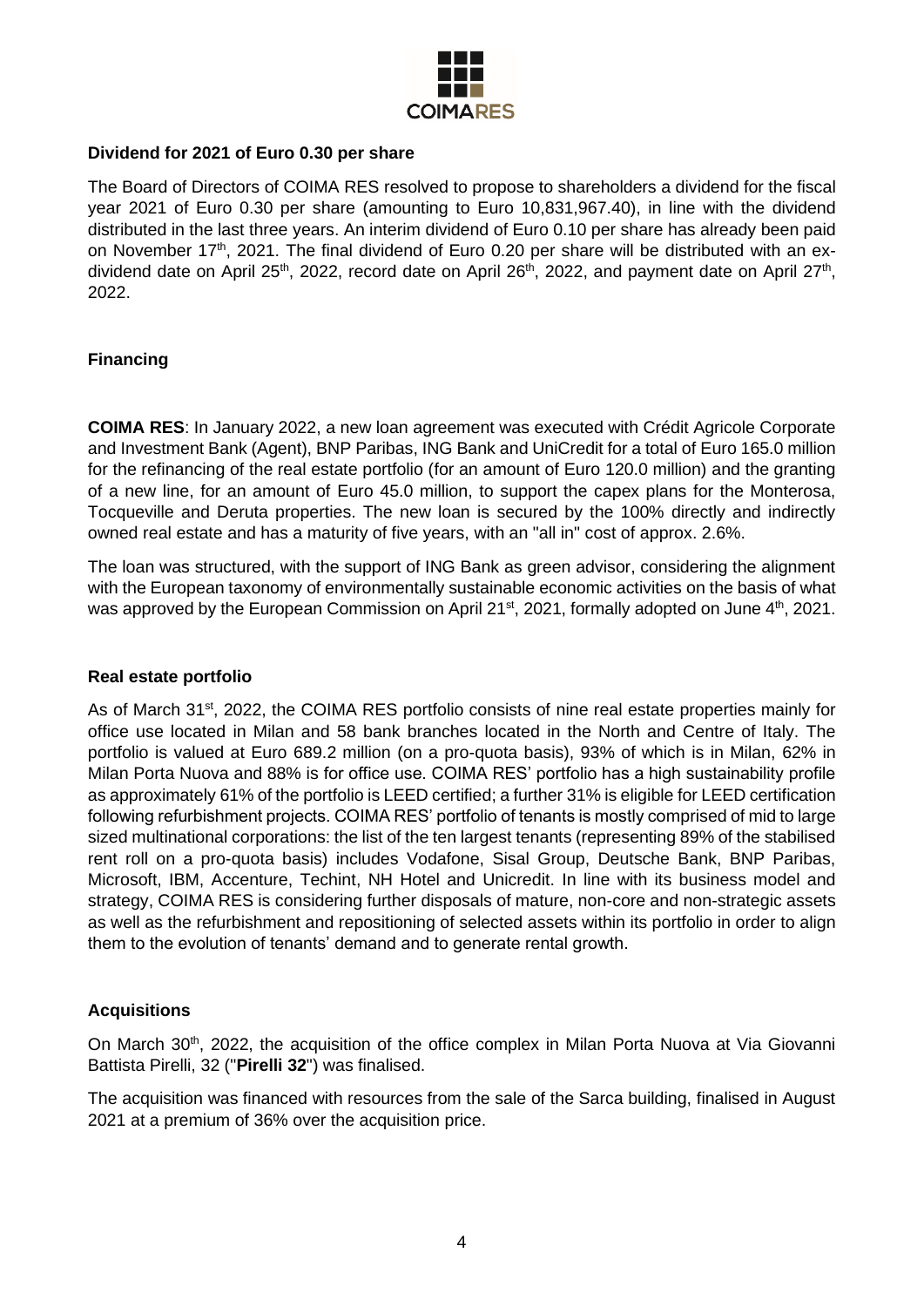

Pirelli 32 is a 13-storey building with a surface area of c. 7,400 sqm located along the east-west axis connecting the two high-speed railway stations of Milano Centrale and Milano Garibaldi, within the north-east quadrant of Porta Nuova where the new developments of the area are concentrated.

The development of the building envisages an investment plan of over Euro 30 million, with objectives of substantial contribution to climate change mitigation according to the framework of the European taxonomy for eco-sustainable economic activities (EU 2020/852) for the construction of new buildings**.**

## **Development projects**

In the course of 2022, several refurbishment projects of COIMA RES' real estate portfolio are scheduled to start, in particular Monte Rosa, Tocqueville, Pirelli 32 and Deruta. The repositioning of the aforementioned properties aims to substantially contribute to climate change mitigation according to the framework of the European taxonomy for environmentally sustainable economic activities (EU 2020/852) for the construction of new buildings. Through these refurbishment projects, it is also intended to achieve significant rent growth once the work is completed and the space relocated.

# **Outlook**

The first quarter of 2022 was characterised by a slowdown in economic activity due to the fallout of the war in Ukraine on the global economy and energy markets.

The real estate market is showing some resilience confirming management's expectations in terms of office demand in qualified districts that continue to attract quality demand from tenants for office properties and will maintain a limited level of vacancy in the medium term.

COIMA RES continues to focus on the Milan office segment, the most resilient, large, transparent and liquid market in Italy. With regard to the current portfolio, COIMA RES will evaluate further disposals of mature, non-strategic and non-core properties on an opportunistic basis and will focus its attention on redevelopment projects in the existing portfolio.

## **Tender and exchange offer**

It should be noted that on April 27<sup>th</sup>, 2022, Evergreen S.p.A. ("Evergreen") launched a voluntary, all-inclusive public tender and exchange offer (the "**Offer**") for all of the Company's ordinary shares pursuant to Article 102, paragraph 1, and Article 106, paragraph 4, of Legislative Decree no. 58 of 24 February 1998 (the "**TUF**") as per the notice circulated pursuant to Article 102, paragraph 1, of the TUF and Article 37 of Consob Regulation 11971 of 14 May 1999, as amended.

Furthermore, on May 4<sup>th</sup>, 2022, Evergreen announced that on May 3<sup>rd</sup>, 2022 it had filed with Consob, pursuant to and for the purposes of Article 102, paragraph 3, of the TUF, as well as Article 37-ter of the Issuers' Regulations, the offer document, intended for publication, relating to the Offer. In addition, on May 3<sup>rd</sup>, 2022, the Offeror also filed with Consob, pursuant to and for the purposes of Article 34-ter, paragraph 02, of the Issuers' Regulation, the exemption document for the purposes of the exemption from the obligation to publish a prospectus provided for in Article 1(4)(f) of Regulation (EU) 2017/1129 of the European Parliament and of the Council of June 14<sup>th</sup>, 2017.